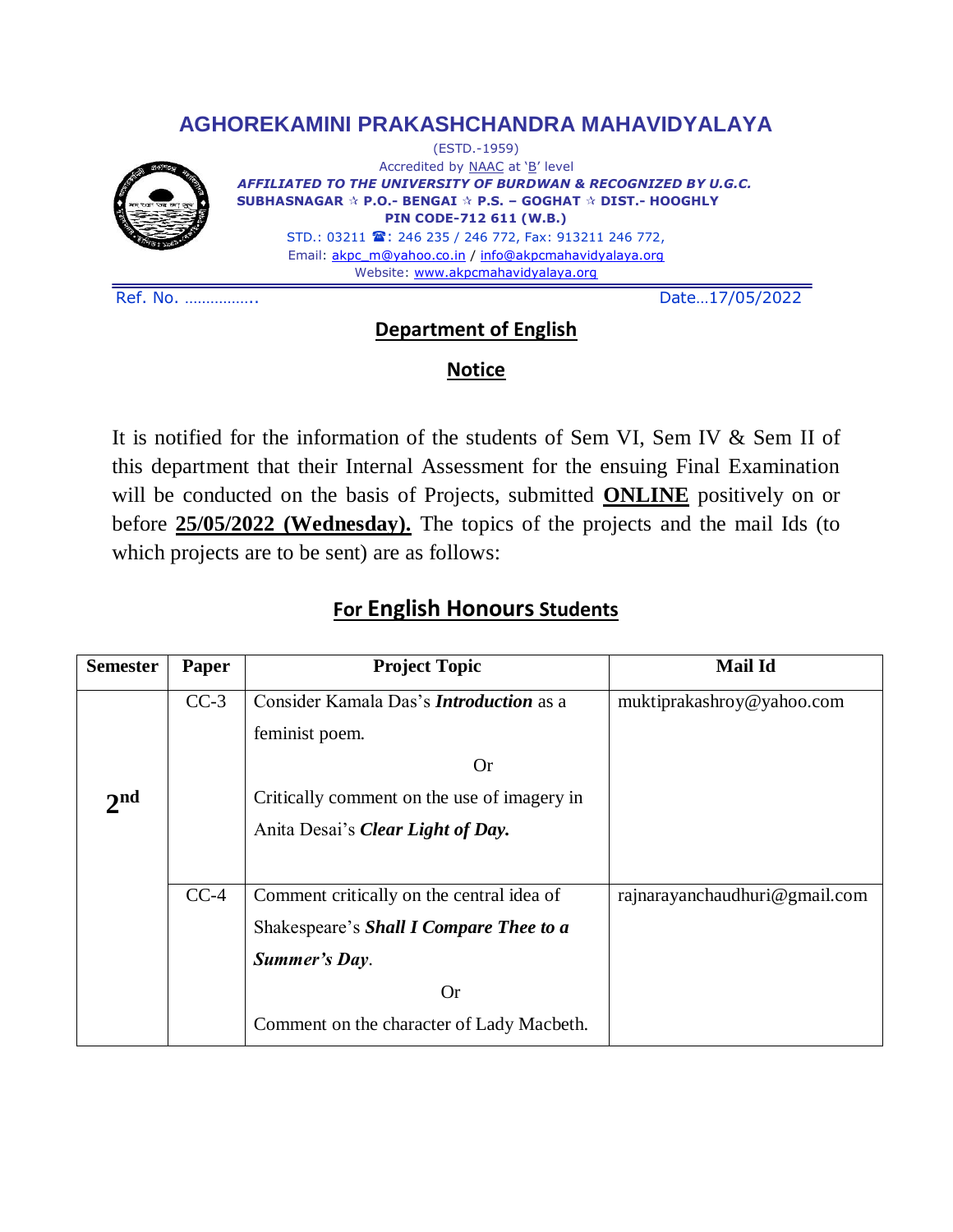|                 | $CC-8$  | Consider Ode to Evening as a transitional       | muktiprakashroy@yahoo.com     |
|-----------------|---------|-------------------------------------------------|-------------------------------|
|                 |         | poem.                                           |                               |
|                 |         | <b>Or</b>                                       |                               |
|                 |         | Consider Gulliver's Travels as a satire on      |                               |
|                 |         | humanity.                                       |                               |
|                 | $CC-9$  | Discuss the changes in Wordsworth's attitude    | rajnarayanchaudhuri@gmail.com |
|                 |         | to nature as you find in Tintern Abbey.         |                               |
| 4 <sup>th</sup> |         | <b>Or</b>                                       |                               |
|                 |         | Consider Keats's Ode to a Nightingale as a      |                               |
|                 |         | romantic poem.                                  |                               |
|                 | $CC-10$ | Write a critical appreciation of Robert         | suparnabag80@gmail.com        |
|                 |         | Browning's dramatic monologue                   |                               |
|                 |         | My Last Duchess.                                |                               |
|                 |         | <b>Or</b>                                       |                               |
|                 |         | Write a critical note on the themes of          |                               |
|                 |         | Charlotte Bronte's Jane Eyre                    |                               |
|                 | SEC-2   | Write a note on the Audiolingual Method of      | dasjoydeb9332@gmail.com       |
|                 |         | English Language Teaching.                      |                               |
|                 |         | <b>Or</b>                                       |                               |
|                 |         | Do you think that the Grammar Translation       |                               |
|                 |         | Method is still relevant in the $21st$ century? |                               |
|                 |         | Elaborate.                                      |                               |
|                 |         |                                                 |                               |
|                 |         |                                                 |                               |
|                 |         |                                                 |                               |
|                 |         |                                                 |                               |
|                 |         |                                                 |                               |
|                 |         |                                                 |                               |
|                 |         |                                                 |                               |
|                 |         |                                                 |                               |
|                 |         |                                                 |                               |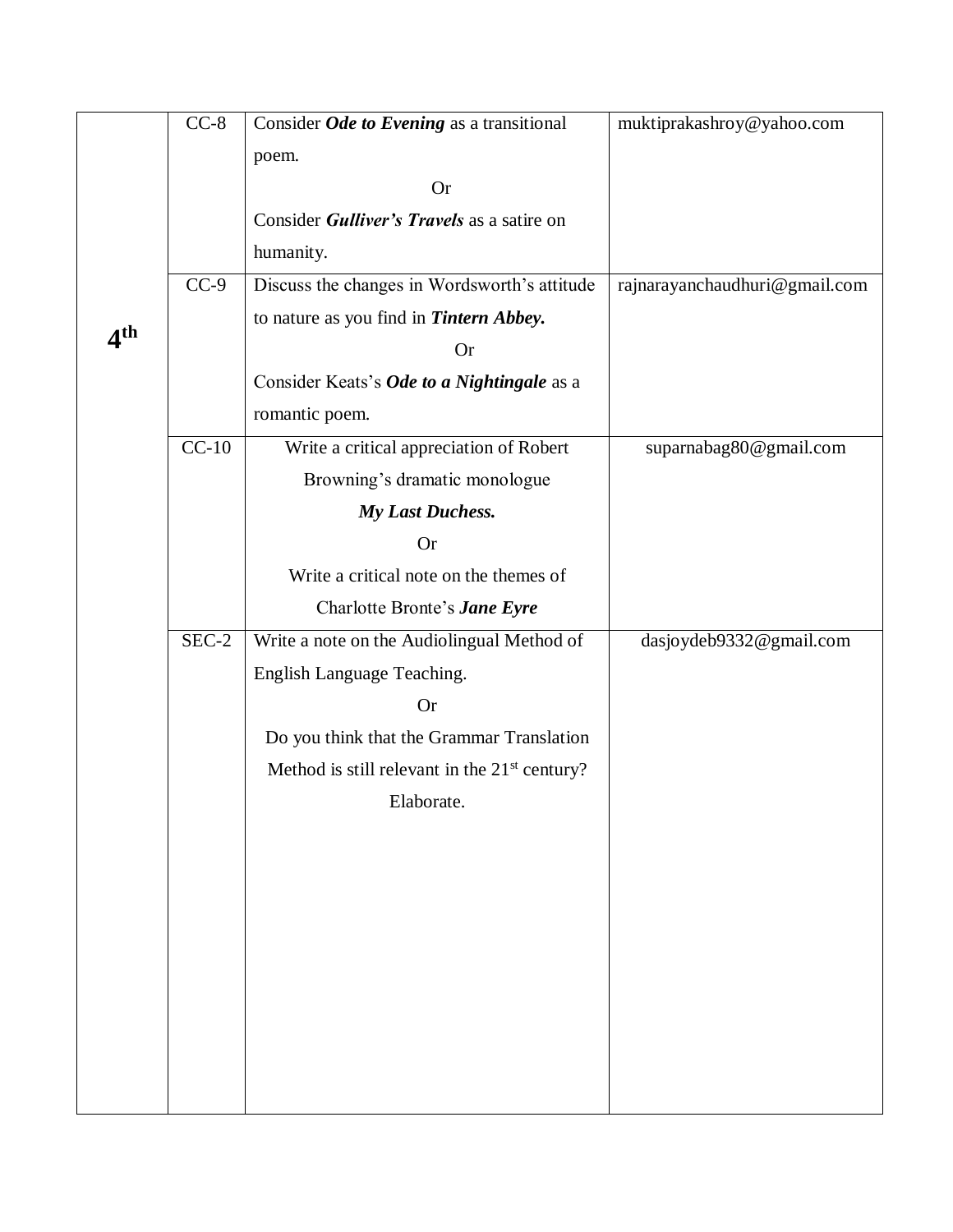|                 | $CC-13$   | Critically comment on the imagery in $A$       | muktiprakashroy@yahoo.com     |
|-----------------|-----------|------------------------------------------------|-------------------------------|
|                 |           | <b>Doll's House.</b>                           |                               |
|                 |           | <b>Or</b>                                      |                               |
|                 |           | Comment critically on the title of Waiting for |                               |
|                 |           | Godot.                                         |                               |
|                 | $CC-14$   | Write a note on the role played by Haroun in   | dasjoydeb9332@gmail.com       |
|                 |           | the novel Haroun and the Sea of Stories        |                               |
|                 |           | <b>Or</b>                                      |                               |
|                 |           | Comment on the art of storytelling as          |                               |
|                 |           | reflected in the novel Haroun and the Sea of   |                               |
| 6 <sup>th</sup> |           | Stories.                                       |                               |
|                 | DSE-3     | Write a broad note on any of the following     | suparnabag80@gmail.com        |
|                 |           | theoretical terms:                             |                               |
|                 |           | <b>Dialectics</b>                              |                               |
|                 |           | Deconstruction                                 |                               |
|                 |           | Phallocentrism                                 |                               |
|                 |           | Orientalism                                    |                               |
|                 | DSE-4     | Discuss the Scandinavian influence on the      | rajnarayanchaudhuri@gmail.com |
|                 |           | English language.                              |                               |
|                 | <b>Or</b> |                                                |                               |
|                 |           | Discuss how Sidney refutes the arguments of    |                               |
|                 |           | Stephen Gosson in Apology for Poetry.          |                               |

**N.B. Candidates are directed to send projects from their own mail id which must display their names. No exception to this will be entertained.**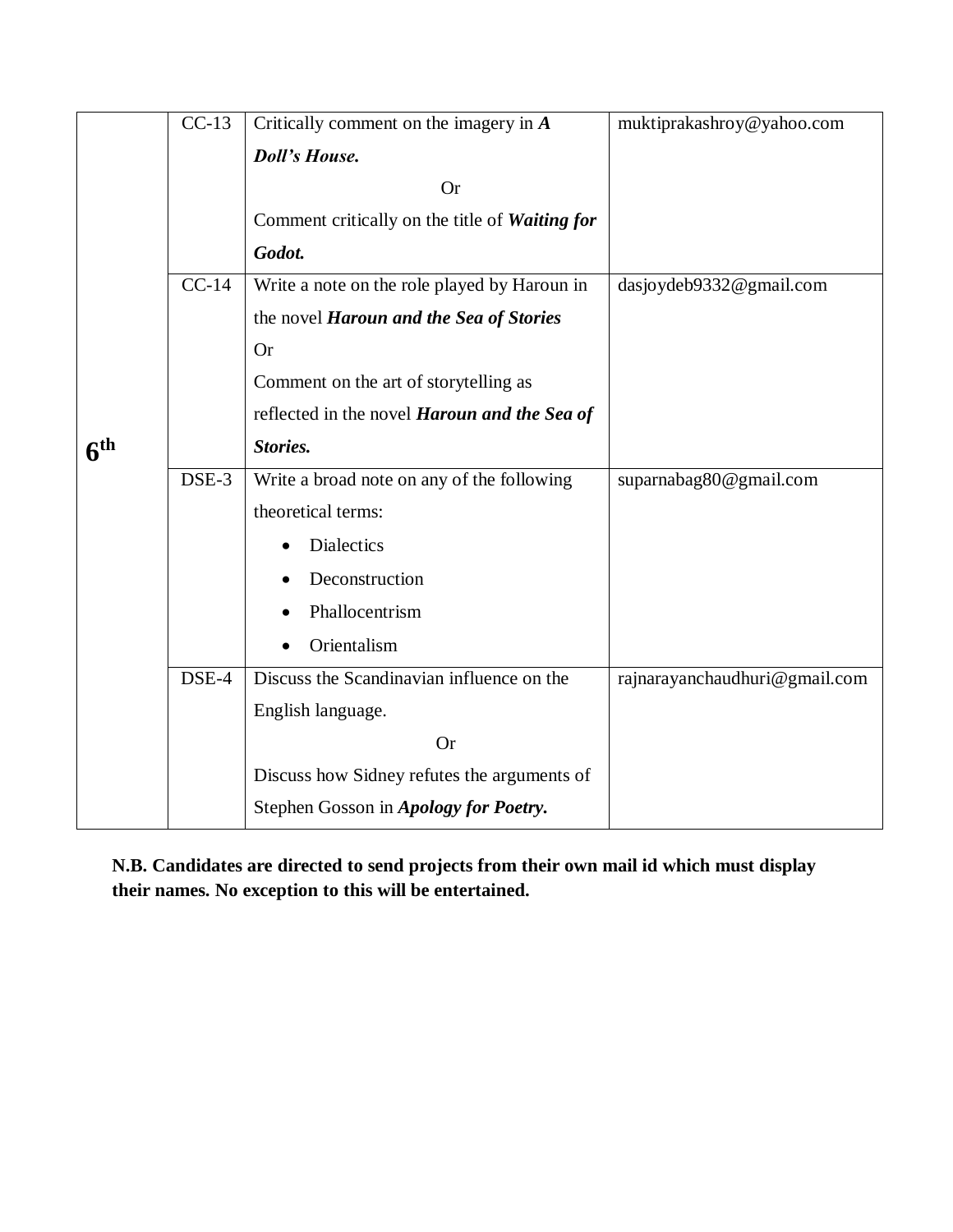# For **GE (**Students with Hons in other subjects**) + General /Pass Candidates**

| <b>Semester</b> | Paper          | <b>Project Topic</b>                 | <b>Mail Id</b>          |
|-----------------|----------------|--------------------------------------|-------------------------|
|                 |                |                                      |                         |
| 2 <sup>nd</sup> | $GE-2/(CC-1B)$ | Comment on the character of          | suparnabag80@gmail.com  |
|                 |                | Bluntschli in Arms and the Man.      |                         |
|                 |                | <b>Or</b>                            |                         |
|                 |                | Write a broad note on the title of   |                         |
|                 |                | the novel The Old Man and the        |                         |
|                 |                | Sea.                                 |                         |
| 4 <sup>th</sup> | GE-4/ (CC-1D)  | Discuss the various stages in        | dasjoydeb9332@gmail.com |
|                 |                | Academic Writing in English in       |                         |
|                 |                | your own words.                      |                         |
|                 |                | <b>Or</b>                            |                         |
|                 |                | Differentiate between the Academic   |                         |
|                 |                | Writing and the other ways of        |                         |
|                 |                | written communication in English.    |                         |
|                 |                |                                      |                         |
|                 | $GE-2$         | Comment on the portrayal of          | dasjoydeb9332@gmail.com |
|                 |                | environment by Ruskin Bond with      |                         |
|                 |                | reference to the texts in yours      |                         |
|                 |                | syllabus.                            |                         |
| 6 <sup>th</sup> |                | <b>Or</b>                            |                         |
|                 |                | Explain the different approaches to  |                         |
|                 |                | nature in the East and the West with |                         |
|                 |                | reference to any two texts in your   |                         |
|                 |                | syllabus.                            |                         |
|                 |                |                                      |                         |